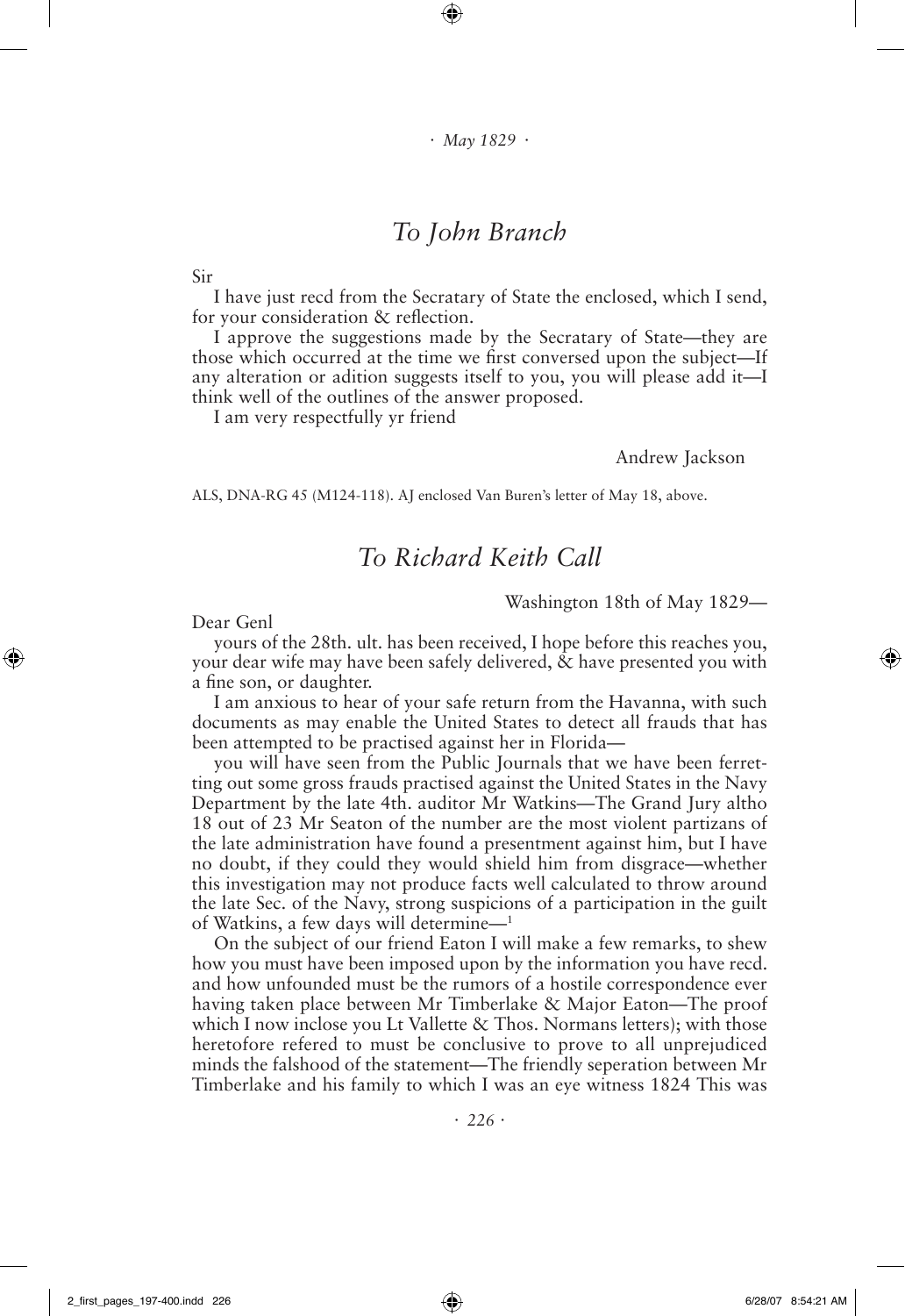conclusive that they parted on the most friendly & confidential terms— The power of att. Executed at Giberalter in Novbr. 1826, shew that until that period, no diminution of friendship & confidence could have taken place—The purchase of the Tobaco pouch & Turkish pipe but two weeks before his death & sent to me "Through his friend Major Eaton," was conclusive to my mind, that until that period no information could have reached him that could have lessened his confidence in Major Eaton. The copies of two letters from gentlemen of high standing in the Navy, now inclosed—men who sailed with him, and remained with him, until they closed his eyes in death, gives the lie direct, to the information of your secrete informant—nay more, his leaving all his estate to his wife & two children shews that your informant has been imposed upon, or like those that you, & Govr. Houston first obtained your information from; when called on the *other day,* has positively declared, that they neither ever knew, or said any thing disrespectful of Mrs. Timberlake, now Mrs Eaton, or Major Eaton, and I have very little doubt whenever your informant is called upon he will be like those above alluded to—or like my friend Mr. Ely, who got his information, from a clergyman, whose name is not given, & who had his information from an unnamed dead Doctor—and from one of the clerks in the Departments whose name is not recollected, but who I suppose was Mr Henshaw, who it is believed, when he found an enquiry was set on foot, *cut his throat* whether this was in part or in whole the cause, you will understand is only conjecture, as it is believed, he had an agency in circulating this foul & unfounded slander<sup>2</sup>—I will add one notorious fact—it is this, that Major Eaton by his disinterested friendship to Mr Timberlake, has saved by his advances, out of the wreck of his Mr T. fortune the sum of \$25,000, which is willed to Mrs. Timberlake  $\&$  her two children<sup>3</sup>—now let me ask, should any thing but the most positive proof, when the moral character of Eaton stands throughout life so fair; when standing in the relative situation that he did to Mr Timberlake & Major Oneal, be received as evidence even to raise suspicions against him—and my Dear Call *you* have a right to believe that Mrs. T. was not a woman of *easy virtue* your own declarations is *proof of this*—& if you have said any thing to the contrary to Genl Polk or Mr Ely, it is due to yourself & to major Eaton upon the receipt of the Testimony I now enclose you, which as stated to me, are both Gentlemen of high standing in the Navy to say to them, that from proof furnished you lately believe your information was incorrect—you ought at once to reflect how unjustifiable your informants were to give you such information of your friend and enjoin you to secresy—the very injunction, with the slanderous information, *that cannot be true,* is criminal in the highest degree, and the man that would be guilty in one case, would traduce you or me *secretely* if it entered into his wicked designs

 As to my female family I exercise no control over them—They have visited Mrs. Eaton—But you are Badly advised as to those who visits Mrs